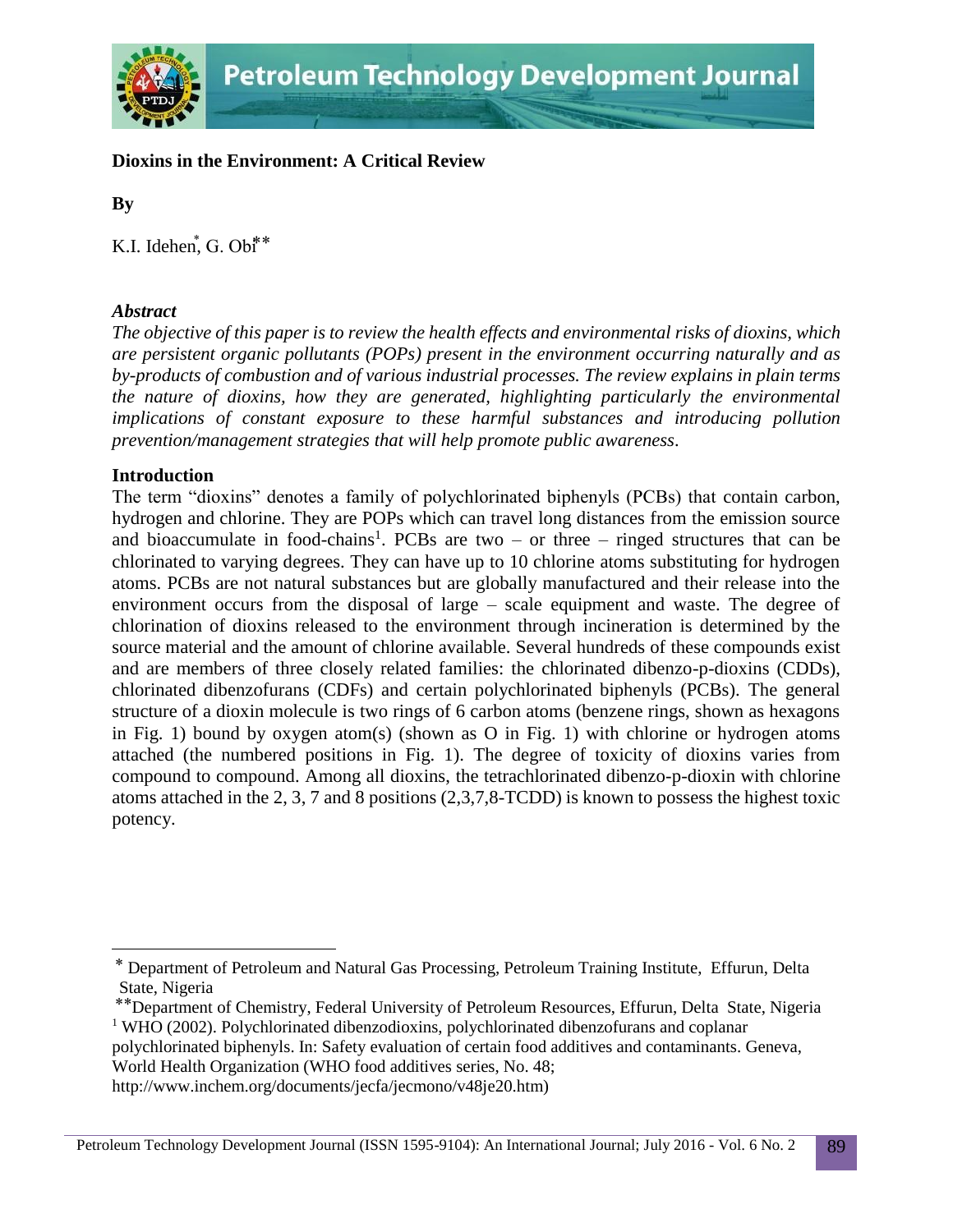

**Fig. 1**. Chemical Structure of Dioxins

 $\overline{a}$ 

Dioxin<sup>2</sup> is a by-product of the manufacture, moulding, or burning of organic chemicals and plastics that contain chlorine. It is the most unpleasant, most toxic man-made organic chemical. Unfortunately, dioxin has entered our food supply, primarily in meat, fish and milk. Dioxins in general are colourless solids with properties of very low water solubility and low vapour pressure. On the other hand, dioxins characteristically exhibit a high degree of solubility in fats and oils. They are generally stable, not reacting easily with other chemical substances, acids and alkalis, but are thought to gradually decompose in the presence of solar ultraviolet light. The main source of dioxins at present is waste incineration, with most being generated in combustion processes and released to the ambient air without being fully captured by waste-gas treatment equipment. Other sources exist, such as emissions from electric steelmaking furnaces, cigarette smoke, and automobile exhaust. Some reports<sup>3</sup> indicate that dioxins may have accumulated in sediment in the environment due to the past use of PCBs and some types of agricultural chemicals, which contained dioxins as impurities. Many humans harbour traces of dioxins and related compounds as a result of exposure to pesticides in their diet or air-borne dioxins released by certain type of waste incineration. Dioxin has been a little-known threat for many years near factories that produce PVC plastic or chlorinated pesticides and herbicides, and where those pesticides and herbicides have been heavily used, such as on farms, near electric and railway lines. It has also been a hazard downstream of paper mills (where chlorine bleach combines with natural organics in wood pulp). In the last 20 years, household, industrial trash and medical waste are burnt in huge mass-burn incinerators. Dioxin, formed during burning, is carried for hundreds of miles on tiny specks of fly-ash from the incinerators. It settles on crops, which are eaten by cows, steers, pigs, and chickens. It contaminates lakes, streams, and the ocean. Like the pesticides such as DDT (dichlorodiphenyltrichloroethane), dioxin accumulates in the fat cells of the animals, and reappears in meat and milk. A typical hamburger today has as much as 100 picograms of dioxin in  $it.<sup>3</sup>$ 

Petroleum Technology Development Journal (ISSN 1595-9104): An International Journal; July 2016 - Vol. 6 No. 2 90

<sup>2</sup>Steenland K. Bertazzi, P.A. Maccarelli, A. & Kogevinas, M. 2004. 'Dioxin Revisited: Developments Since the 1997 IARC Classification of Dioxin as a Human Carcinogen', Environmental Health Perspectives, 112(13), 1265-1268.

<sup>3</sup> Pekkanen, J., Pearce, N. 2001. "Environmental epidemiology: challenges and opportunities". *Environmental Health Perspectives*, 109, pp. 1-5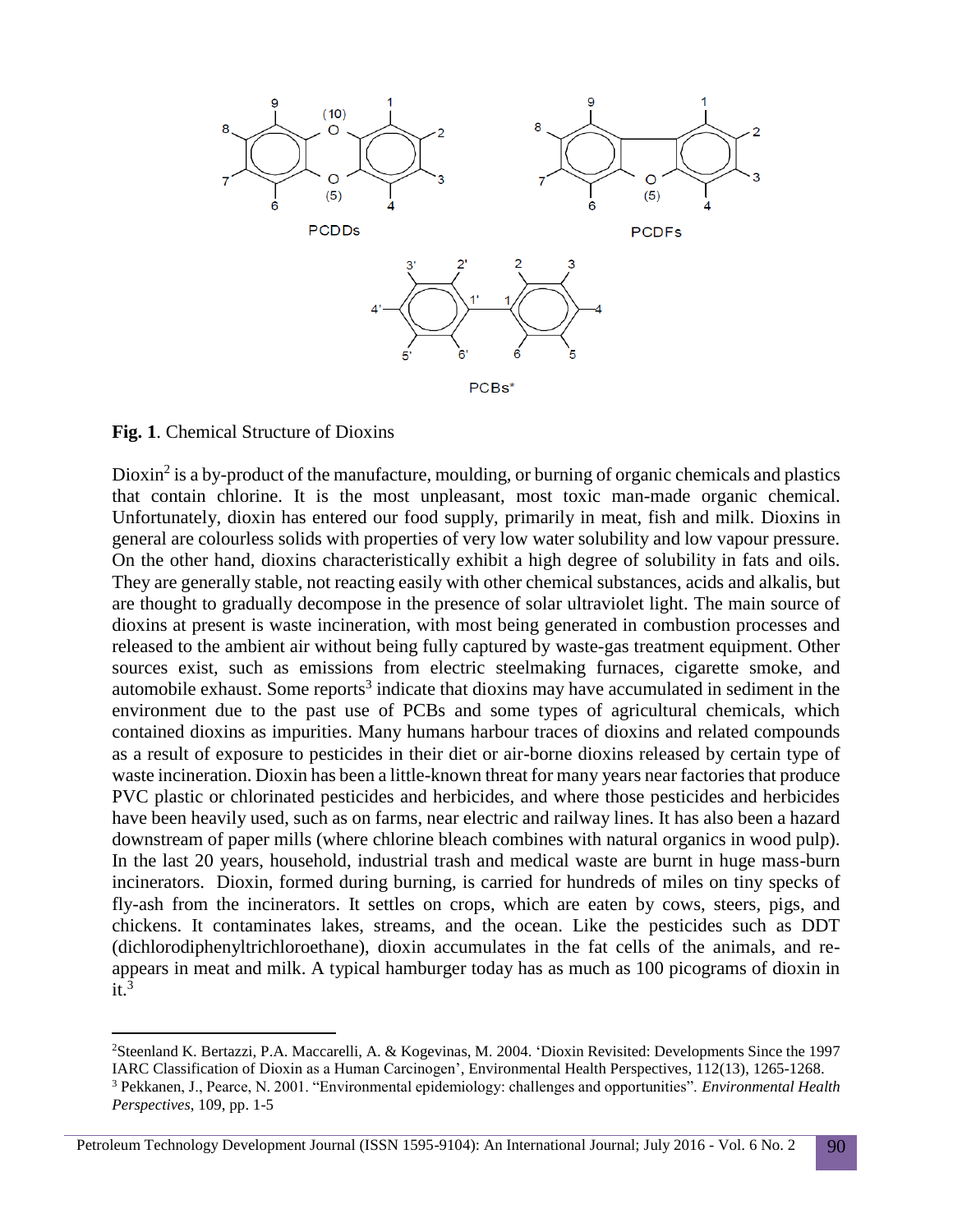### **Dioxins in the environment: An Unprecedented Threat**

Dioxins are harmful because it has been found that they are highly active at extremely low levels<sup>4,</sup> <sup>5</sup>. Dioxin is a powerful hormone-disrupting chemical. By binding to a cell's hormone receptor, it literally modifies the functioning and genetic mechanism of the cell, causing a wide range of side effects, from cancer to reduced immunity to nervous system disorders to miscarriages and birth deformity.<sup>6</sup> It is well known that dioxin exhibits serious health effects when it reaches as little as a few parts per trillion in body fat; a picogram (one millionth of a millionth of a gram) has 1.8 billion molecules of dioxin, each of which has the capability of disrupting a cell. Because it literally changes the functioning of the cells, the effects can be very obvious or very subtle. There is no "threshold" dose - the tiniest amount can cause damage, and the human body has no defence against it. Over the past decade, government and industry have worked to dramatically reduce dioxin emissions. Dioxin levels in Northern Ireland and the UK have been declining for the last 30 years due to reductions in man-made sources. However, because dioxins are extremely persistent compounds, even if all current human-generated dioxins could somehow be eliminated, low levels of naturally produced dioxins and the 'reservoir' of dioxins created from natural events and industrial activities in the past will remain. Dioxins have low volatility and low water solubility. They tend to adhere to particles in the air; on plants and soil; and in sediment in waterways. They can be deposited on plants and taken up by animals when these are eaten. Actual plant uptake of dioxins from soil is minimal because dioxins become strongly bound to soil, which greatly reduces their bioavailability. When dioxins are released into water, they tend to settle into sediments where they can be further transported or ingested by fish and other aquatic organisms. When released into the air, some dioxins may be transported over long distances. Dioxins may be concentrated in the food chain so that animals have higher concentrations than plants, water, soil, or sediments. Within animals and humans, dioxins tend to accumulate in fat. Approximately 95 % of human exposure is estimated to occur through the diet with the consumption of fats and fatty foods being the main sources e.g. meat, dairy products, fish and shellfish.

#### **Current levels and sources of dioxins in the environment**

 $\overline{a}$ 

The current levels of dioxins have been estimated to be in the region of 270 g I-TEQ. Table 1 shows the concentration range of sources of dioxins.

Dioxin levels in the environment have been declining for the last 30 years due to reductions in man-made sources<sup>6</sup>. Dioxin emissions have fallen by over 70 % in the last 15 years<sup>6</sup>. However, dioxins break down so slowly that some of the dioxins from past releases will still be in the environment many years from now.

<sup>4</sup> Whitlock, J.P. 1998, 'Genetic and molecular aspects of 2,3,7,8 – tetrachlorodibenzo-p-dioxin action. Ann. Rev. Pharmacol. 30, 251 – 277.

<sup>5</sup> Clark, G., Trotscher, A., Bell, D. & Lucier, G. 1992, 'Integrated approach for evaluating species and interindividual differences in responsiveness to dioxins and structural analogs'. Environmental perspectives 98, 125 – 132.

<sup>&</sup>lt;sup>6</sup>Schecter, A. *et al.* 1994. Chlorinated dioxins and dibenzofurans in human tissue from general populations: a selective review. Environmental Health Perspectives 102, 159 – 171.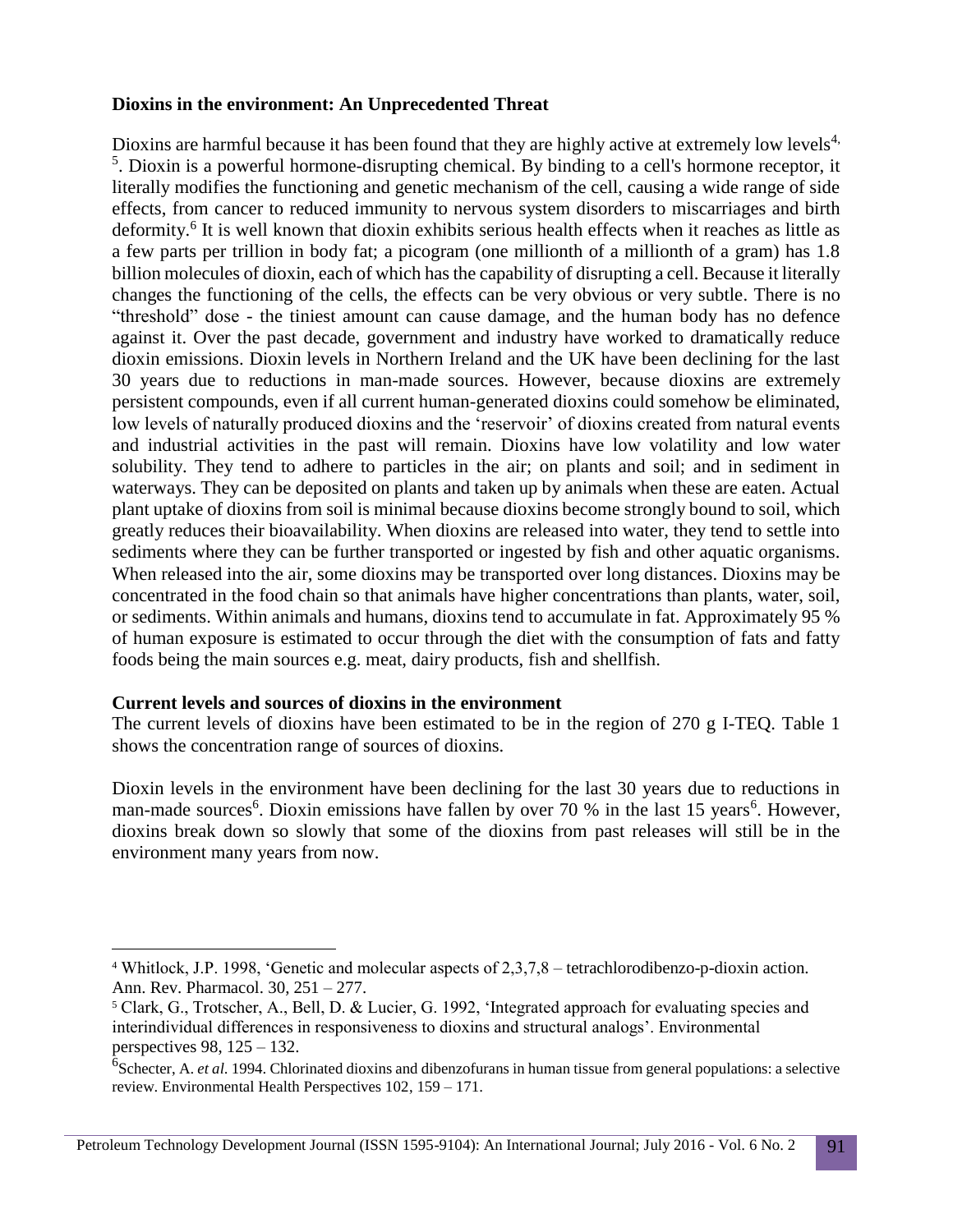**Table 1** Estimate of UK dioxin emissions by activity in 2005 (Sources: Detailed Emissions Data Warehouse, National Atmospheric Emissions Inventory)

| S/N           | Top 20 activities                                                                             | <b>Overall emissions from these</b><br>activities (grams of International |
|---------------|-----------------------------------------------------------------------------------------------|---------------------------------------------------------------------------|
|               |                                                                                               | Toxic Equivalent $-$ g I-TEQ)                                             |
| 1             | Accidental fires                                                                              | 58                                                                        |
| $\mathfrak 2$ | Small scale waste burning                                                                     | 52                                                                        |
| 3             | Agricultural waste burning (farmers burning material on<br>their farms)                       | 35                                                                        |
| 4             | Sinter production (iron)                                                                      | 29                                                                        |
| 6             | Other industrial combustion (coal, untreated & treated<br>wood, lubricant, gas oil, fuel oil) | 12                                                                        |
| 5             | Crematoria                                                                                    | 11                                                                        |
| 7             | Electric arc furnaces                                                                         | 8                                                                         |
| 8             | Bonfire night                                                                                 | 7                                                                         |
| 9             | Agriculture straw burning                                                                     | 7                                                                         |
| 10            | Natural fires (forest and moorland)                                                           | 6                                                                         |
| 11            | Primary aluminium production                                                                  | 6                                                                         |
| 12            | Domestic combustion (wood/coal/solid smokeless fuel/                                          | 4                                                                         |
|               | anthracite)                                                                                   |                                                                           |
| 13            | Shipping (coastal and international)                                                          | 3                                                                         |
| 14            | Accidental vehicle fires                                                                      | 3                                                                         |
| 15            | Power stations (municipal solid waste)*                                                       | 2.3                                                                       |
| 16            | Power stations (coal)                                                                         | 1.5                                                                       |
| 17            | Road Transport (cars)                                                                         | $\mathfrak{2}$                                                            |
| 18            | Refineries combustion (fuel oil)                                                              | $\overline{2}$                                                            |
| 19            | Foundries (castings)                                                                          | $\overline{2}$                                                            |
| 20            | Secondary lead production                                                                     | 2                                                                         |

Dioxins that remain in the environment from past releases are sometimes called "reservoir sources" of dioxins. Because of natural processes, dioxin levels in the environment will never go to zero. For developing and economy in transition countries the monitoring of dioxin emissions has been a particular challenge and currently not feasible in almost all developing countries due to the lack of analytical capacity.<sup>7</sup> However, studies<sup>7</sup> to determine the levels PCDD/Fs and PFASs in sewage sludge from industrial, municipal, and hospital wastewater treatment plants in Nigeria show that the levels in the Nigerian sludge were in the range of the emission factors from the UNEP Dioxin Toolkit. The domestic sludges, dairy sludge and sludge from the hospital were between 6 to 23 ng TEQ/kg d.m. and therefore in the range of the emission factor (EF) of domestic sludge (4 pg

 $\overline{a}$ 

<sup>7</sup> Sindiku, O., Orata, F., Haglund, P., Weber, R. and Osibanjo, O. 2014. PCDD/F and Per- & Polyfluoroalkyl substances contamination in selected sewage sludges in Nigeria. 34th International Symposium of Halogenated Persistent Organic Pollutants, Madrid, Spain